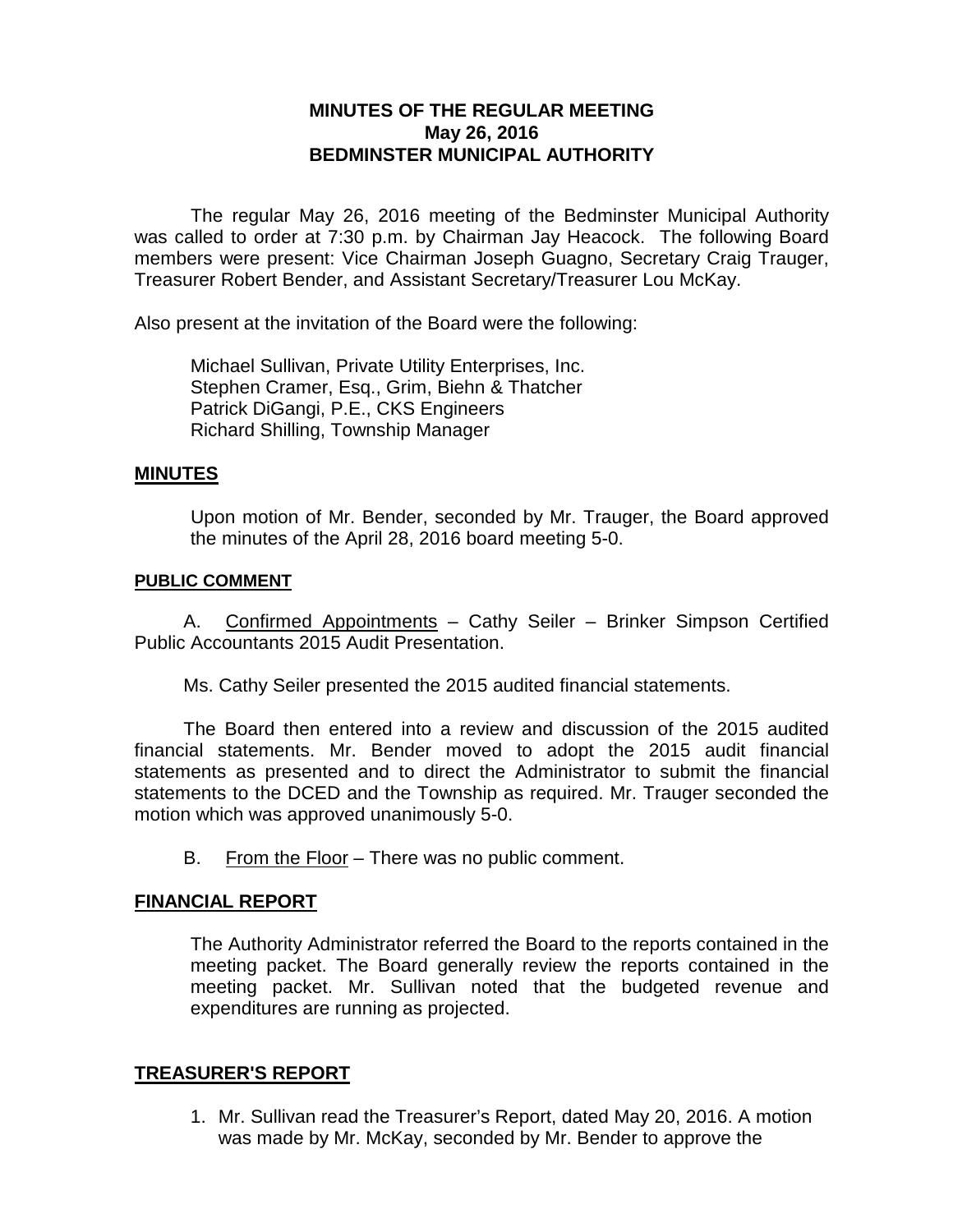Treasurer's Report of - \$318,537.51 (Pennland Farms - \$12,427.39 Estates at Deep Run Creek \$6,204.45). The motion passed with a 5-0 vote.

- 2. A motion was made by Mr. McKay, seconded by Mr. Bender to approve the First National Bank of Newtown wire transfer in the amount of \$292,141.07 to the General Fund. The transfer consists of the following;
	- a. \$98,100.56 from the PLIGIT account
	- b. \$229,313.40 from the Bank Loan (Stonebridge Sanitary Sewer Replacement Project – Payment #1)
	- c. \$11,472.59 from the Bank loan

The motion passed with a 5-0 vote.

## **SOLICITOR'S REPORT**

## **Authority Business**

Mr. Cramer referred the Board to his written report.

## **Developments** –

- 1. 127 Allem Lane delinquent account status. The 30 day demand letter expires May 23, 2016. A motion was made by Mr. Trauger, seconded by Mr. McKay to authorize the Solicitor to file the lien on the property but not execute on the lien until approved by the Board, 5-0.
- 2. Cliffside Manor Phase II Development Agreement.A motion was made by Mr. Trauger, seconded by Mr. McKay to approve the Cliffside Manor Phase II Development Agreement as presented, 5-0.

## **ENGINEER'S REPORT**

## **Authority Projects**

The Authority's Engineer generally reviewed the projects within the written engineering report with the Board.

- 1. Elephant Road WWTP Upgrade Construction is in process. The contractor submitted a change order to the Authority Engineer for review. Expected completion date is June 30, 2016.
- 2. Stonebridge Sanitary Sewer Replacement Project Mr. DiGangi provided an update to the Board on the progress of the project. To date, the project is on schedule. A motion was made by Mr. McKay, seconded by Mr. Guagno to authorize a change order to install two insertion valves. The motion passed with a 5-0 vote.